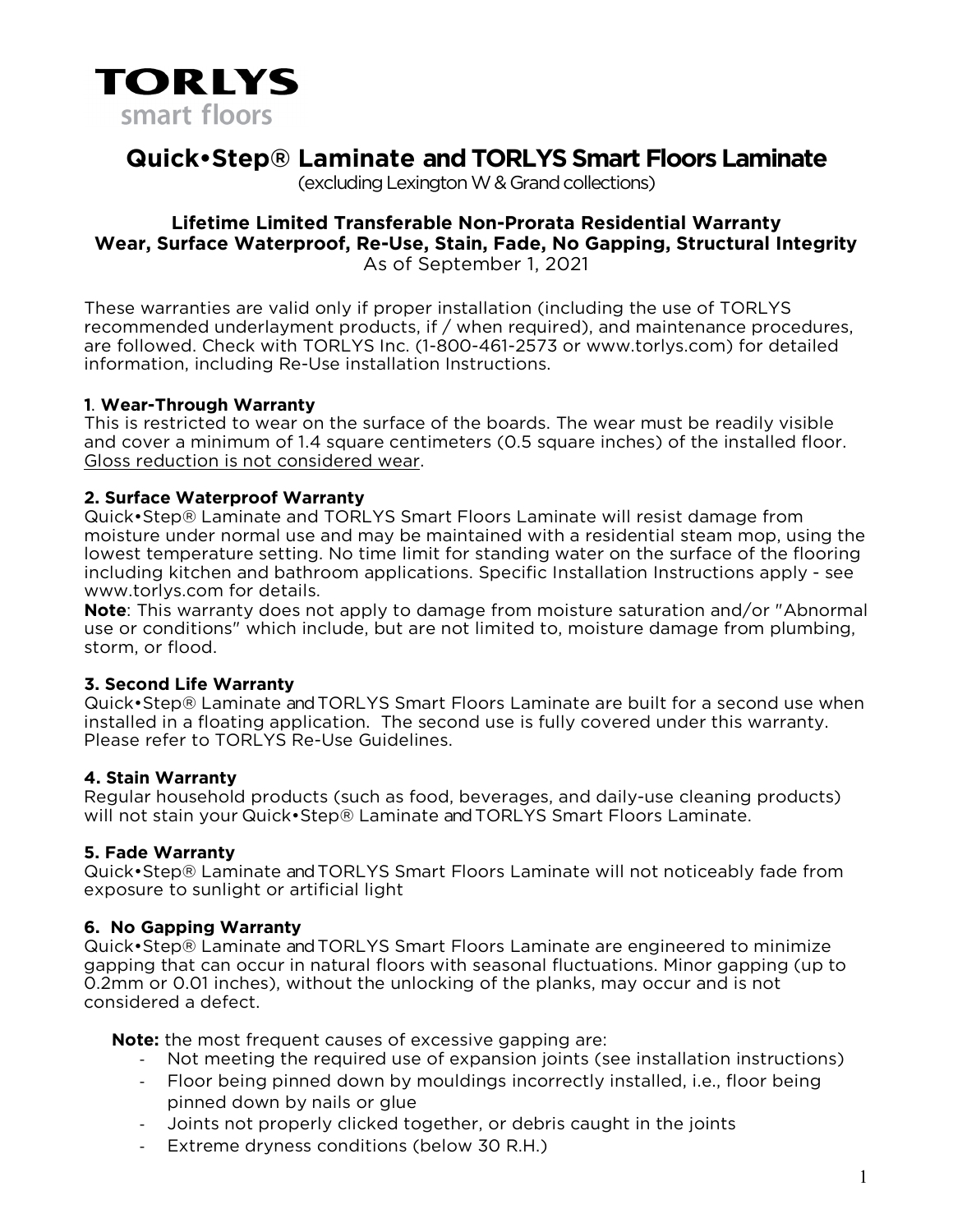

**Important:** gaps/open joints on Quick•Step® Laminate and TORLYS Smart Floors Laminate can be closed with the use of the TORLYS Bulldog® Tool.

#### **7.Structural Integrity Warranty**

TORLYS guarantees that Quick•Step® Laminate/ TORLYS Smart Floors Laminate are free from manufacturing defects and warrants the structural integrity of the floor including stability and delamination for a lifetime of use.

#### **Exclusions**

The following are expressly excluded from the present Warranty:

- 1. Defects or damage caused by installation that does not comply with TORLYS recommended installation procedures (for details please check our web page at www.torlys.com). Any failure as a result of improper installation is the sole responsibility of the flooring contractor and/or installer.
- 2. Inadequate product choice for the flooring use conditions. Ie. Heavy commercial use, outdoors, etc.
- 3. Damage due to improper maintenance. Refer to the TORLYS Maintenance Instructions or contact TORLYS Inc. (1-800-461-2573) for recommended products.
- 4. Unapproved modification or repair, accidents, or misuse.
- 5. Damage due to exposure to excessive heat, wetness, or dryness. It is recommended that relative humidity in a home remain in the healthy range of 30–60% throughout the year. Keeping humidity within this range may require the use of a dehumidifier or a humidifier depending on the climate conditions.
- 6. This Warranty does not cover splits, warping, soiling, or damages that result from abusive conditions, or accidents, such as, but not limited to, severe impact, scratching, cutting, or the use of items such as inline skates, roller skates, stiletto heels, golf shoes or pets
- 7. Replacement of materials, which have been installed, and that contain obvious visual defects.
- 8. Dissatisfaction with colour, shade or texture variations from samples or printed colour illustrations.
- 9. Damage caused by gouges, scuffs, punctures, tears, burns, lack of proper furniture rests; improper storage, abuse, or incident such as fire, floods, also plumbing leaks such as overflowing of sinks or similar water damage that can go underneath the floor.

Note: Sliding heavy furniture or appliances may permanently damage your Quick•Step® Laminate /TORLYS Smart Floors Laminate.

- 10. Damage caused by water or moisture trapped beneath the floor.
- 11. Problems caused by moisture, mildew, alkaline substances, or hydrostatic pressure.
- 12. This warranty only applies to Quick•Step® Laminate / TORLYS Smart Floors Laminate first quality products.
- 13. Responsibility under this warranty only applies to hidden defects. These are defects that were not visible before or during the installation of the floor.

#### **TORLYS Claim Process**

Register your Quick•Step® Laminate and TORLYS Smart Floors Laminate at [www.torlys.com](http://www.torlys.com/) within 90 days of purchase in order to have your floor protected for a lifetime of enjoyment, including the non-prorata and transferable features of the warranty.